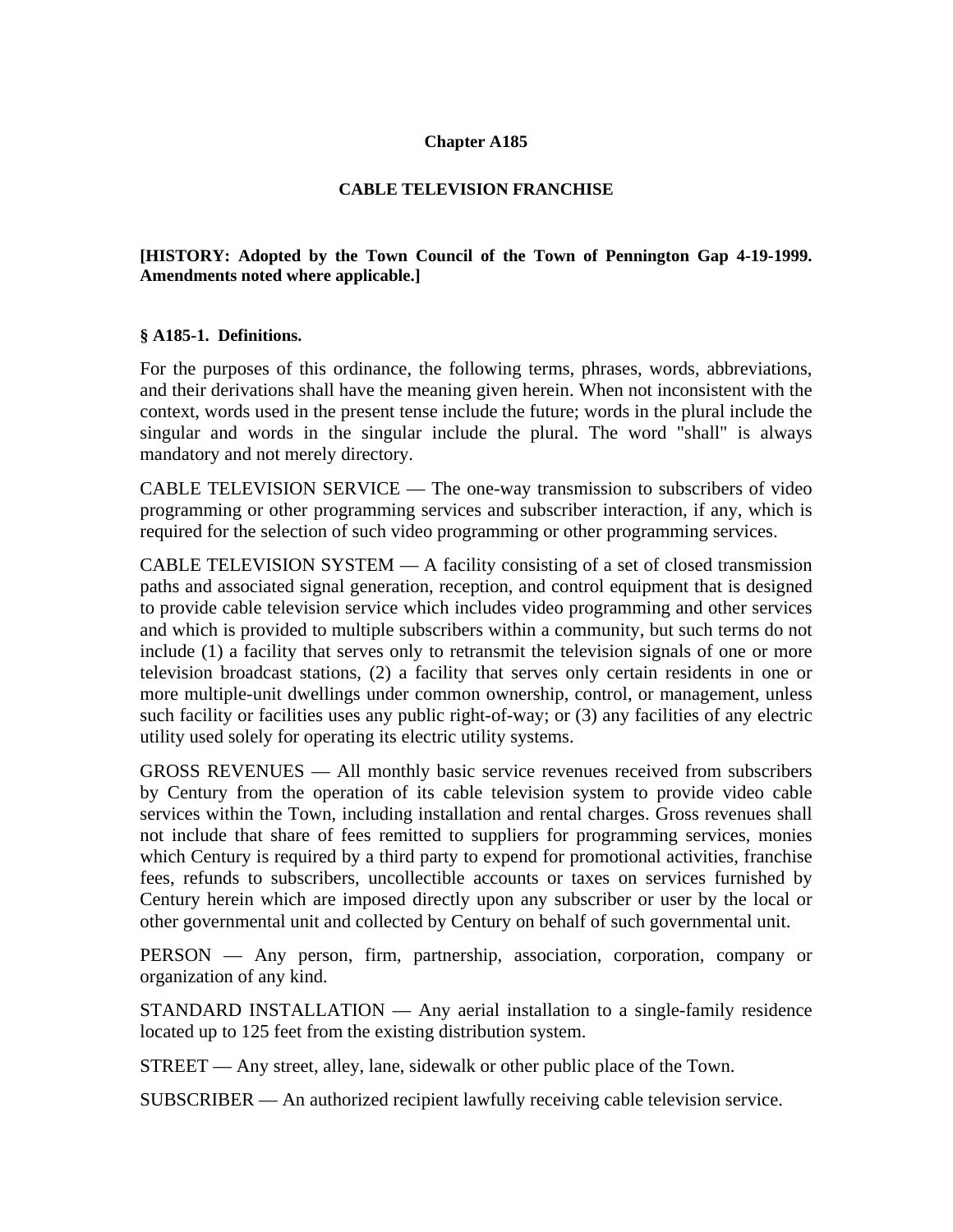#### **§ A185-2. Grant of franchise.**

The nonexclusive right is hereby granted to Century, for the term (as hereinafter defined) and subject to the terms, conditions, and limitations hereinafter stated, to use the streets, alleys, lanes and public places of the Town now laid out or dedicated, and all extensions thereof, and additions thereto, to construct, erect, operate, and maintain in, upon, along, across, above, over, and under the aforementioned streets, alleys, lanes and public places of the Town, poles, wires, cables, underground conduits, manholes, and other conductors and fixtures necessary for the maintenance and operation in the Town of a cable television system for the reception, sale, and distribution of television and radio signals and for any and all other lawful purposes except as otherwise hereinafter provided.

# **§ A185-3. Area of operation.**

- A. Century shall have the right to construct, operate, and maintain, in, on, along, across, above, over and under the streets, alleys, lanes and public places of the Town, poles, wires, cables, underground conduits, manholes, and other conductors and fixtures necessary for the maintenance and operation in the Town of a cable television system at such locations as are reasonably suitable and convenient for the purposes of Century and the Town, subject to the lawful exercise of the police power heretofore or hereafter granted to the Town by the General Assembly.
- B. Century will make standard installations to all residences located within the Town unserved by another video provider in which the density of homes is at least 35 per cable mile measured from Century's existing distribution plant.
- C. Century will make standard installations to all residences located within the Town unserved by another video provider in which the density of homes is less than 35 per cable mile measured from Century's existing plant, in the following manner subject to the following: calculate the cost of construction to provide service to any request of any residents of such area. The residents will pay in advance of such construction, in equal such portion of the cost of construction determined by applying costs a fraction the numerator of which is 35 reduced by the homes requesting service within a particular area, and the denominator of which is 35.
- D. Century shall, upon request, make basic service available to all commercial establishments located within 300 feet of its existing distribution plant at the expense of such commercial establishments.
- E. Century will make standard installations to all residences within an annexed area adjacent to the Town unserved by another video provider in which the density of homes is at least 35 per cable mile measured from Century's existing distribution plant. In the event that such annexed area is served by another cable operator or entity at the time of such request, Century will have the option, but not the obligation, to provide service.
- F. The Town agrees that any grant of additional franchises by the Town to any other entity to provide the services similar to those provided by Century pursuant to this agreement and over which the Town has regulatory authority similar to the Town's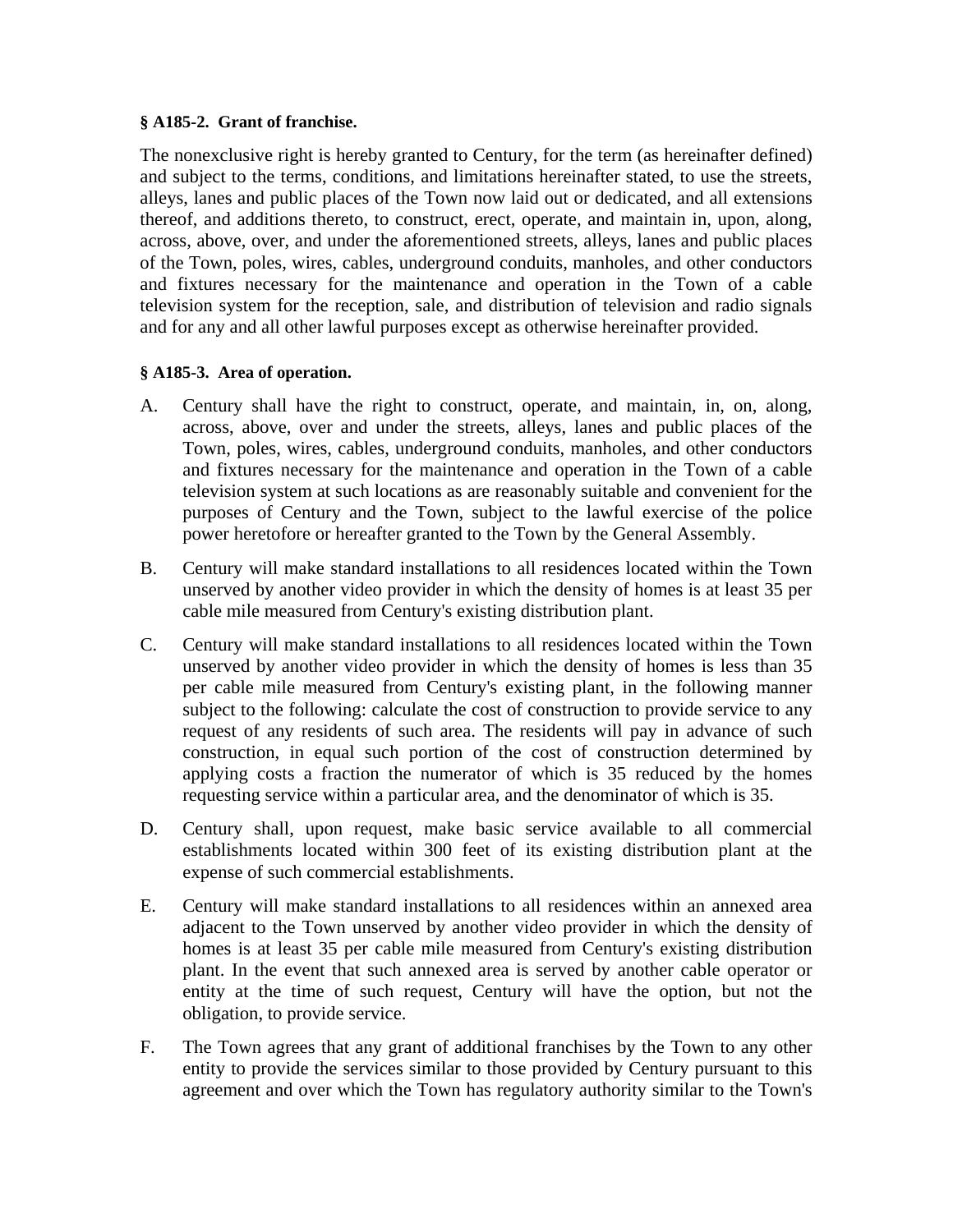regulatory authority over Century shall cover the entire territorial area of the Town and shall not be on terms and conditions (including, without limitation, the franchise fee) more favorable or less burdensome to the grantee of any such additional franchise than those which are set forth herein.

#### **§ A185-4. Acceptance; effective date; term.**

- A. After the Town has taken final action to approve the granting of this Franchise, Century will file its acceptance with the Town by countersigning this Franchise. Such acceptance will acknowledge that Century agrees to be bound by and to comply with the provisions contained herein.
- B. The Franchise granted herein will take effect and be in full force from and after final passage by the Town, subject to the acceptance provided in Subsection A above, and shall continue in full force and effect for a period of 10 years (hereinafter the "term").

# **§ A185-5. Conditions on use of streets and roads.**

- A. Trimming/Cutting trees. Century shall have the right to trim and keep clear of its poles, wires, cables, underground conduits, manholes, and other conductors and fixtures, the trees in and along the streets. In the exercise of such right, Century shall not cut or otherwise injure any tree to any greater extent than is reasonably necessary.
- B. Restoring streets. Century shall restore, reconstruct, or repair any street, and any sewer or gas or water main, or pipe, or fire alarm, disturbed, or destroyed by the exercise of any right granted to Century by this Franchise, in a manner reasonably satisfactory to the Town. In the event that the Town determines that Century has not made such restoration, reconstruction or repair in a reasonably satisfactory manner, the Town, after giving Century notice and opportunity to correct such failure, shall have the right to carry out such restoration, reconstruction or repair, and Century shall reimburse the Town in full for all reasonable expenses incurred by the Town in carrying out all or part of such restoration, reconstruction or repair.
- C. Safety. Century shall at all times employ ordinary care and shall install and maintain in use commonly accepted devices for preventing failures and accidents which are likely to cause damage, injuries or nuisances to the public. All structures and all lines, equipment, and connections in, over, under, and upon the streets shall at all times be kept and maintained in a safe, suitable, substantial condition, and in good order and repair. Any opening or obstruction in the streets shall be guarded and protected at all times by the placement of adequate barriers, fences or boardings, the bounds of which will be clearly designated by warning lights.
- D. Compliance with applicable laws. Century shall install and maintain its wire, cables, fixtures, and other equipment in accordance with applicable law, including any pertinent subdivision restrictions, and the applicable section of the National Electric Safety Code as revised, during the term and in such manner as shall not interfere with any installations of the Town or of any public utility serving the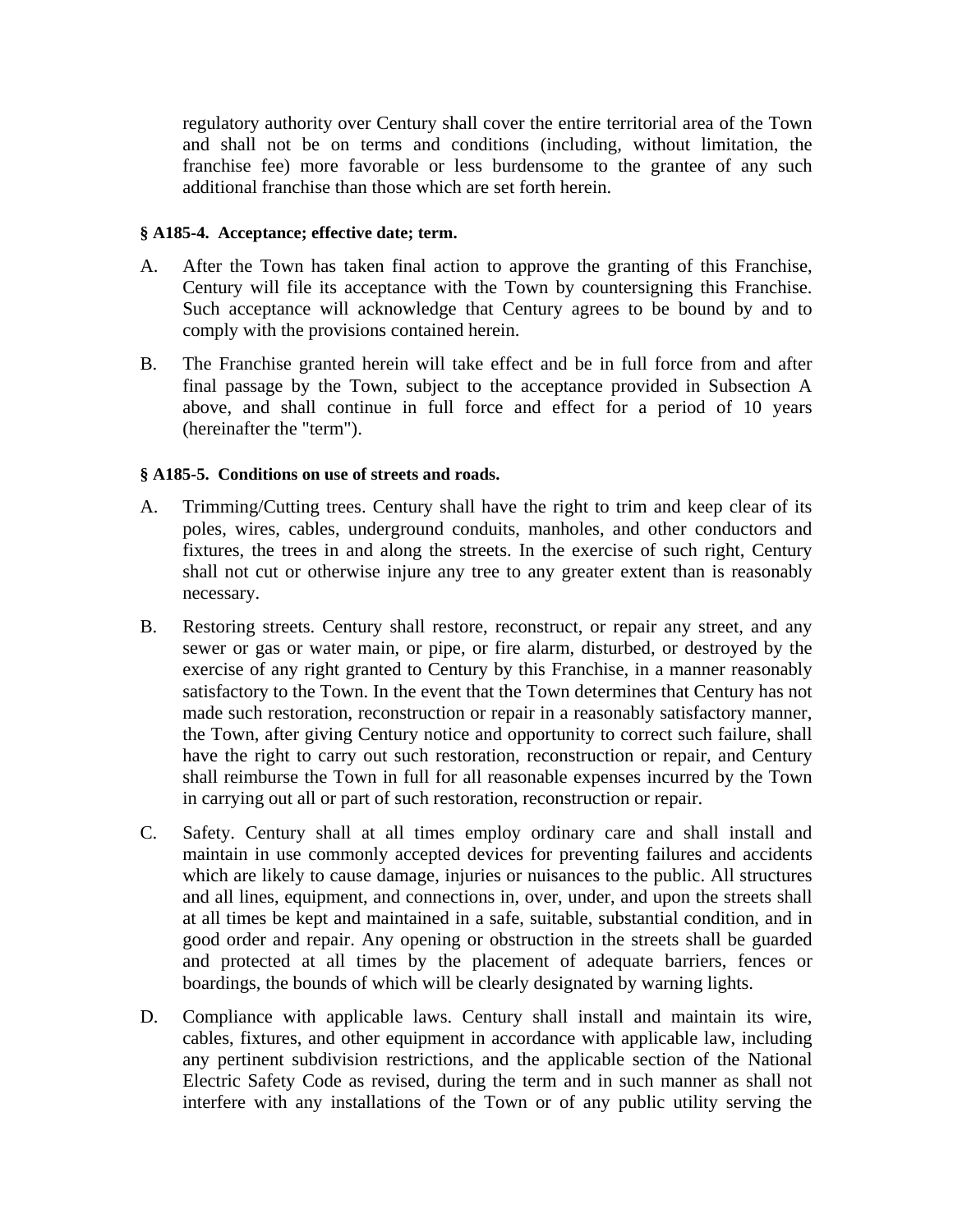Town. The Town acknowledges that as of the effective date of this Franchise, Century's existing cables, wires and other like facilities are in compliance with this provision.

- E. Temporary moving of wires. Century shall, on the request of any person holding a building moving permit issued by the Town, temporarily raise or lower its wires to permit the moving of buildings. The expense of such temporary removal or raising or lowering of wires shall be paid by the person requesting the same, and Century shall have the authority to require such payment in advance. Century shall be given not less than five business days' advance notice to arrange for such temporary wire changes.
- F. Inspection. The Town shall have the right to inspect all construction or installation work performed in, over, under and upon the streets, subject to the provisions of this Franchise, and make such inspections as it shall find necessary to insure compliance with the terms of this Franchise.
- G. Location of distribution lines; poles/underground cable. The poles used for the distribution system will be, to the extent possible, those erected and maintained by either the power company or the telephone company or both, whenever agreement can be reached with the owners of such poles. Century will have the right to erect and maintain poles where none exist at the time Century seeks to install its cable television system. No poles or other wire-holding structure shalt be erected by Century without prior approval of the Town, through established permit procedure. The Town agrees that such prior approval will be given on a timely basis and will not be unreasonably withheld. Location of any pole or structure shall be removed or modified by Century whenever the Town determines that the public health, safety and welfare would be enhanced thereby. For all new residential structures in which undergrounding is required by the Town, the builder, subdivider or developer of such structure, at his sole cost and expense, shall provide, in accordance with Century's current specifications, all conduits, trenches to buildings' points of entry, from the boundary of the development, back fill and restoration of trench area.
- H. Moving of Century property. Century will, upon reasonable notice from the Town, protect, support, temporarily disconnect or relocate its property in the same street when required by the Town or state by reason of traffic conditions, public safety, street closing or abandonment, highway or street construction, change or establishment of street grade, installation of sewer drains, water pipes, power lines, signals lines, or any other types of structures or improvements.

# **§ A185-6. Construction and operation.**

- A. Within 24 months of the effective date of this Agreement, Century will upgrade the system to a seventy-eight channel capacity.
- B. All installation and maintenance of electronic equipment will be durable and installed in accordance with the applicable sections of the current edition of the National Electric Safety Code and all state and local codes where applicable.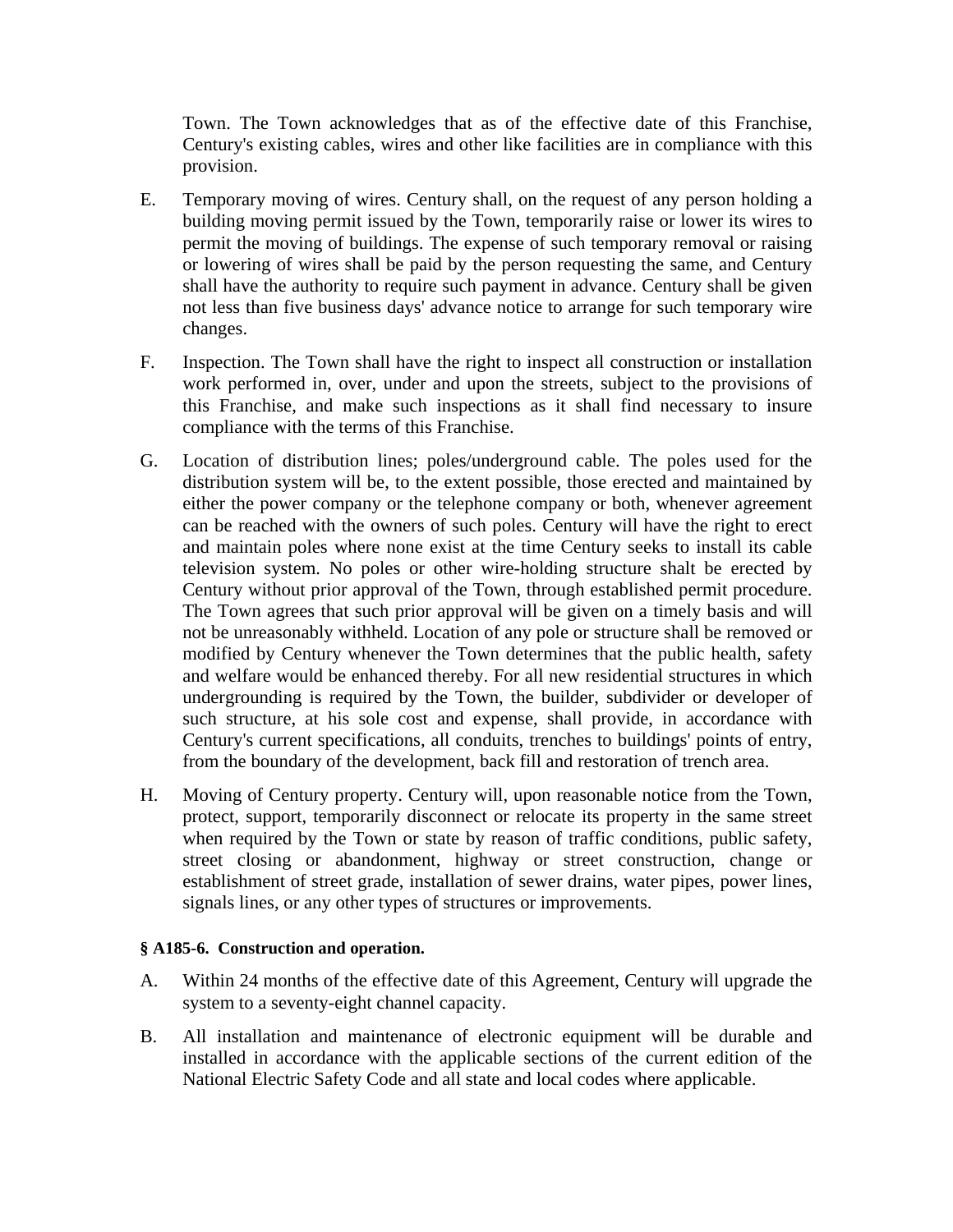- C. All working facilities, conditions, and procedures, used or occurring during construction and maintenance of the cable television system, shall comply with the standards of the Occupational Safety and Health Administration.
- D. Construction, installation and maintenance of the cable television system shall be performed in an orderly and workmanlike manner, and in close coordination with public and private utilities serving the Town following accepted construction procedures and practices and working through existing committees and organizations.
- E. All cable and wires installed above ground shall be installed, where possible, parallel with electric and telephone lines, and multiple cable configurations shall be arranged in parallel and bundled with due respect for engineering consideration.
- F. Any antenna structure used in the cable television system shall comply with construction, marking and lighting of antenna structures required by the United States Department of Transportation.
- G. Century will not intentionally interfere with television reception of persons not served by Century, nor will the cable television system interfere with, obstruct or hinder in any manner, the operation of the various utilities serving the residents within the confines of the Town.

# **§ A185-7. Signal quality.**

Century will use commercially reasonable efforts to produce a picture that is undistorted and accompanied with proper sound on typical standard production television sets in good repair, and in compliance with FCC technical standards.

# **§ A185-8. Conduct of operations.**

- A. Century will render efficient cable service, make repairs promptly, and interrupt cable service only for good cause and for the shortest time possible. Century will use reasonable efforts to assure that such interruptions will occur during periods of minimum system use.
- B. Century shall comply with all Federal Communications Commission rules and regulations, both present and future.

# **§ A185-9. Insurance and indemnification.**

A. By its acceptance of this Franchise, Century specifically agrees that it will pay all damages and penalties which the Town may legally be required to pay which result from any negligent operation of the cable television system on the part of Century. These damages or penalties shall include, but shall not be limited to, damages arising out of copyright infringements, and all other damages arising out of the installation, operation, or maintenance of the cable television system authorized herein, whether or not any act or omission complained of is authorized, allowed, or prohibited by this Franchise.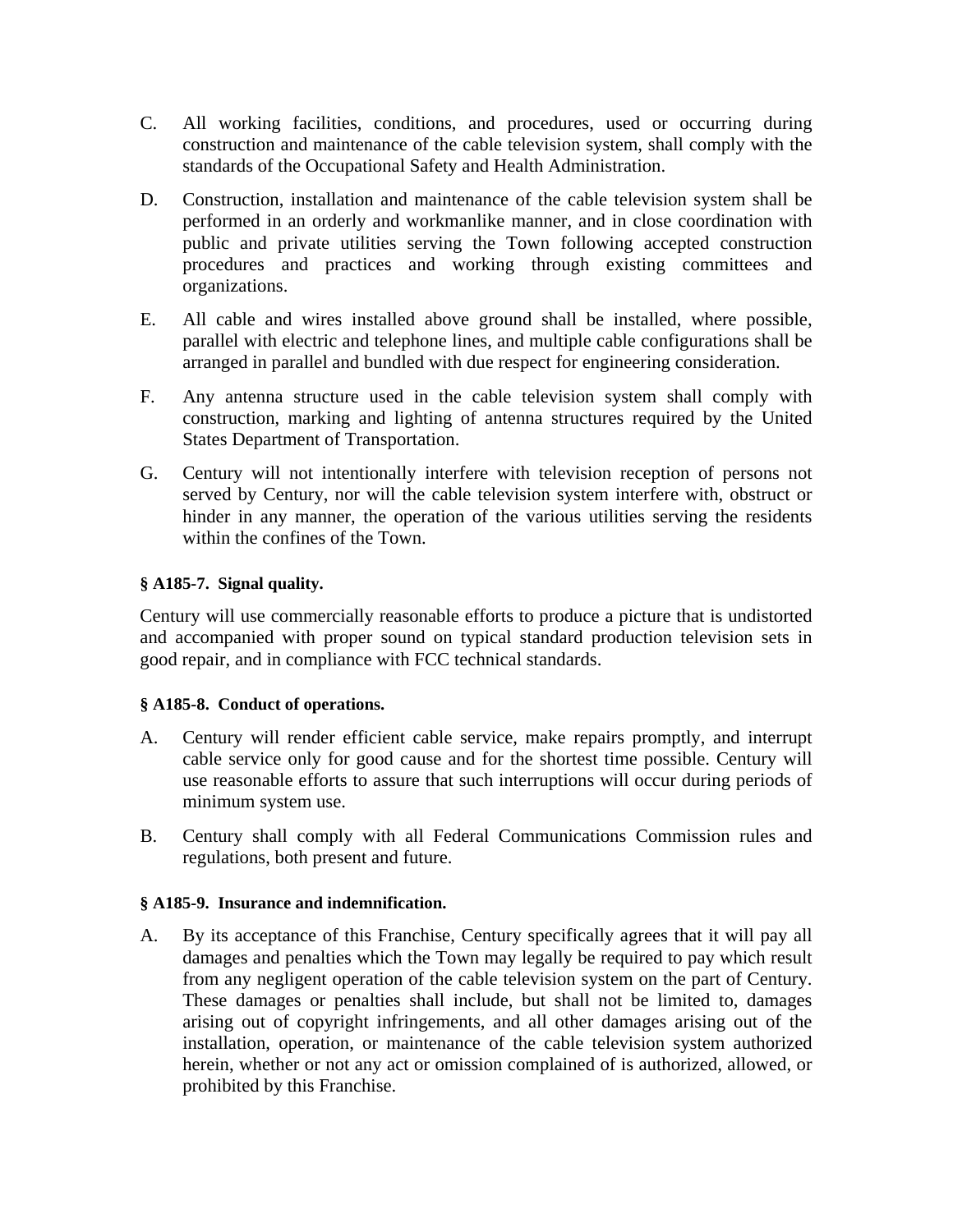- B. Century will indemnify the Town, its officers and employees, from and against any and all claims, demands, actions, suits, and proceedings by others, and against all liability to others, arising out of the negligence of Century in the construction and operation of its cable television system in the Town, provided that the Town gives Century prompt notice in writing of any such claims, demands, actions, suits and proceedings, without limitation.
- C. The Town, to the extent provided by the statutory and common law of the State of Virginia and by the Constitution of the State of Virginia, will be responsible for acts of negligence or breach of obligation committed by the Town for which the Town is legally responsible, subject to any and all defenses and limitation of liability provided by law. This provision does not and shall not be construed as a waiver, relinquishment or abrogation of the statutory limitation of liability available to the Town. This paragraph in no way waives the Town's limited right of sovereign immunity or protection under the applicable statutory limitation of liability available to municipalities generally in this state.
- D. Century shall maintain in full force and effect for the term of the Franchise, at Century's expense, a comprehensive liability insurance policy with the Town named as an insured, written by a company authorized to do business in the State of Virginia, protecting the Town against liability for loss, personal injury and property damage occasioned by the operation of the cable television system by Century, in an amount not less than \$500,000. Evidence in the form of a certificate of insurance shall be provided to the Town upon request.

# **§ A185-10. Unauthorized connections or modifications.**

- A. It is unlawful for any person to make any connection, extension, or division, whether physically, acoustically, inductively, electronically, or otherwise, with or to any segment of the cable television system for any purpose whatsoever, without the express consent of Century.
- B. It is unlawful for any person to willfully interfere, tamper, remove, obstruct or damage any part, segment or content of the cable television system for any purpose whatsoever.
- C. Any person convicted of a violation of this section will be subject to the maximum penalty allowed by federal, state and local law. The Town agrees to cooperate with Century in the prosecution of any such violations.

# **§ A185-11. Franchise fees.**

Century will pay to the Town semi-annually, within 60 days following the end of June and December of each calendar year, an amount equal to 5% of Century's annual gross revenues ("franchise fee"). The franchise fee will be deemed to reimburse the Town for the rights granted herein and for all costs of regulation and administration of the Franchise.

# **§ A185-12. Records and reports.**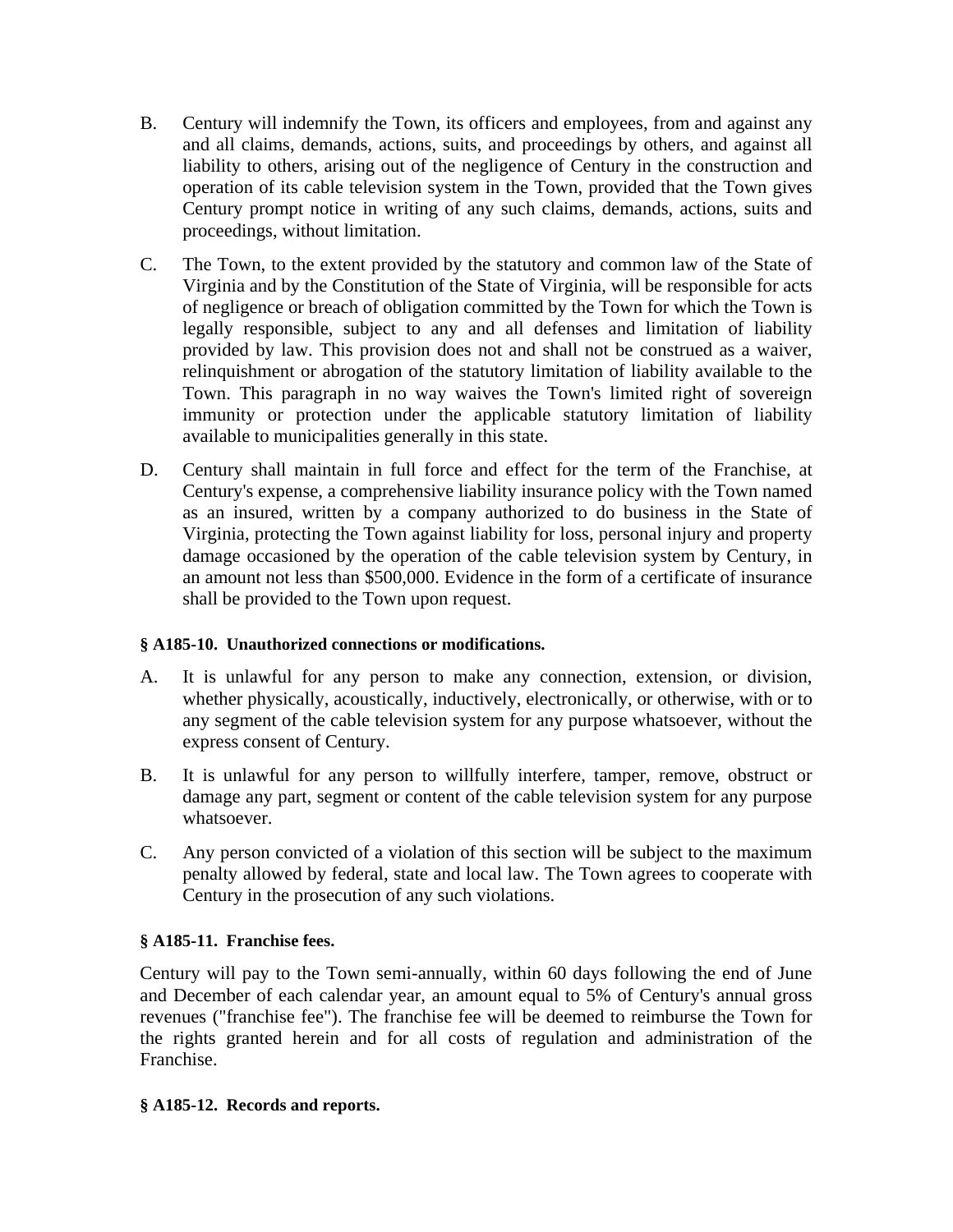- A. Copies of all petitions, applications and communications submitted by Century and directly related to Century's franchise to the Federal Communications Commission, Securities and Exchange Commission or any other federal or state regulatory commission or agency having jurisdiction in respect to any matters affecting cable television operations authorized pursuant to this Franchise shall be submitted to the Town upon written request.
- B. The Town shall have the right to inspect Century's books and records directly related to Century's franchise fee and Century's proof of performance tests.
- C. Century shall maintain maps and plats of the cable television system and shall update these maps and plats to reflect changes in the system, copies of which shall be made available to the Town for review upon written request.

# **§ A185-13. Franchise renewal.**

Upon completion of the term, the Town may grant renewal of this Franchise in accordance with the procedures for franchise renewals set forth in the Cable Communications Policy Act of 1984 and Television Consumer Protection and Competition Act of 1992.

#### **§ A185-14. Transfer of Franchise.**

Century shall not transfer this Franchise to another person, except to a company controlling, controlled by or under common control with Century, without prior written notice to the Town.

#### **§ A185-15. Termination; cancellation.**

- A. In addition to all other rights and powers pertaining to the Town by virtue of this Franchise or otherwise, the Town reserves the right, after reasonable notice to Century and the reasonable opportunity of Century to cure any alleged Franchise violation, and to be heard before Town Council, to terminate and cancel this Franchise and all rights and privileges of Century hereunder in the event that Century:
	- (1) Willfully fails to reasonably carry out any material provision of this Franchise or any material rule, order, or determination of the Town pursuant to this Franchise.
	- (2) Becomes insolvent, unable or unwilling to pay its debts, or adjudicated bankrupt.
- B. Such termination and cancellation shall be by ordinance duly adopted after 60 days' notice to Century and shall in no way affect any of the Town's rights under this Franchise or any provision of law.

#### **§ A185-16. Force majeure.**

With respect to any provision of this Franchise the violation or noncompliance with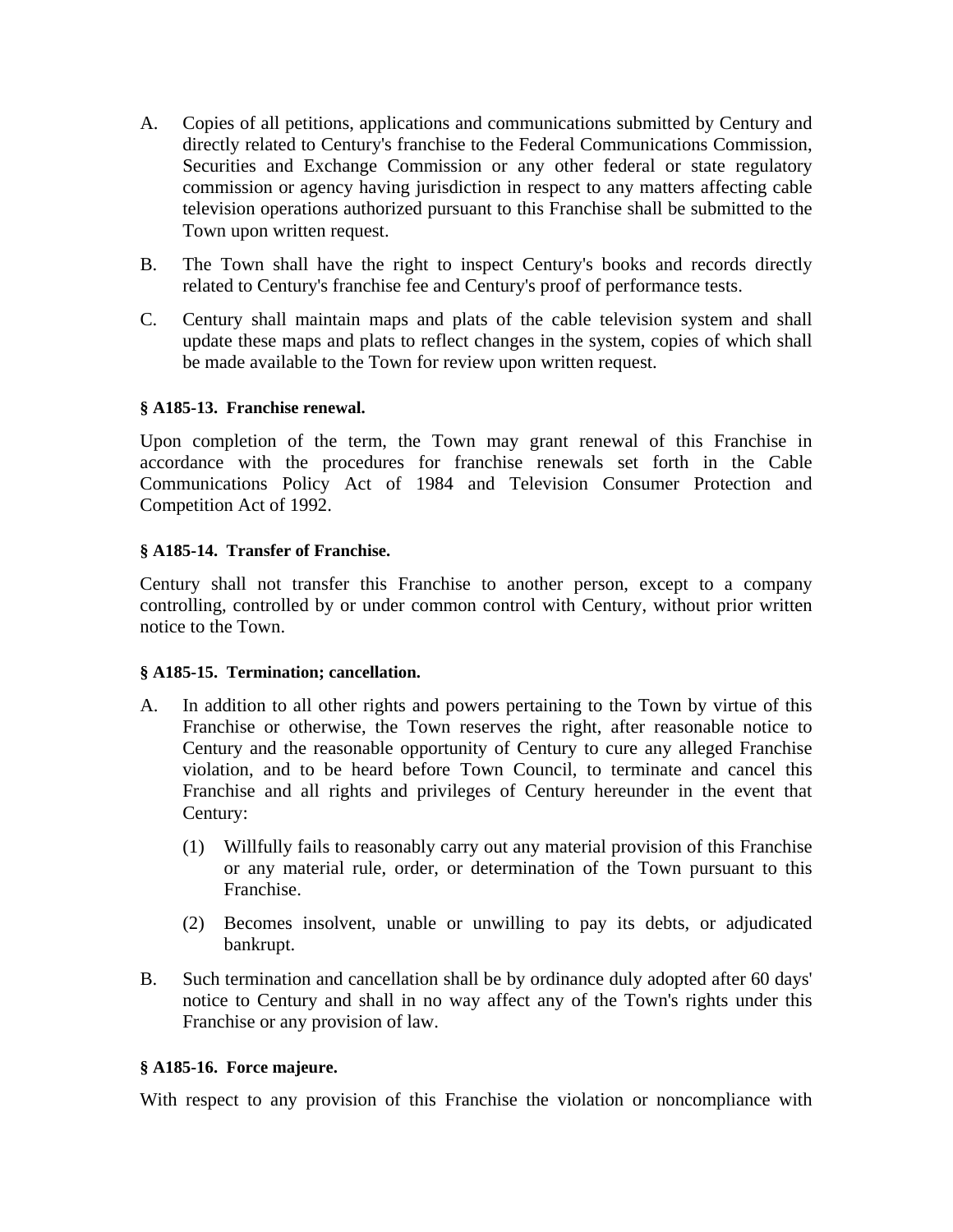which could result in the imposition of a financial penalty, forfeiture or other sanction upon Century, such violation or noncompliance shall be excused where such violation or noncompliance is the result of acts of God, war, civil disturbance, strike, labor unrest, or other events, the occurrence of which was not reasonably foreseeable by Century or is beyond Century's reasonable control.

### **§ A185-17. Additional regulations; severability; no waiver of rights; service of notices.**

- A. The right is hereby reserved by the Town to adopt, in addition to the provision contained herein and in existing applicable ordinances, such additional regulation as it shall find necessary in the exercise of its police power.
- B. If any section, subsection, sentence, clause, phrase or portion of the Franchise is for any reason held invalid or unconstitutional by any court of competent jurisdiction, such portion shall be deemed a separate, distinct and independent provision and such holding shall not affect the validity of the remaining portions hereof.
- C. The Town acknowledges that acceptance of the terms and conditions of this Franchise will not constitute, or be deemed to constitute, a waiver, either expressed or implied, by Century of any constitutional or legal right which Century may have or may be subsequently determined to have, either by subsequent legislation or court decisions. The Town acknowledges that Century hereby reserves its rights under applicable federal and state constitutions and law.
- D. All notices or correspondence to be served upon the Town or Century by the other party shall be in writing and delivered by first-class mail, postage prepaid, or by facsimile or by a national express mail service.
	- (1) Notices or correspondence to the Town shall be addressed as follows:

 Mayor Town of Pennington Gap 131 Constitution Road Pennington Gap, VA 24277

(2) Notices or correspondence to Century shall be addressed as follows:

 Century Virginia Corp. P.O. Box 1300 Norton, VA 24273 ATTN: General Manager

With a copy to:

 Century Communications Corp. 50 Locust Avenue New Canaan, CT 06840 ATTN: Legal Department